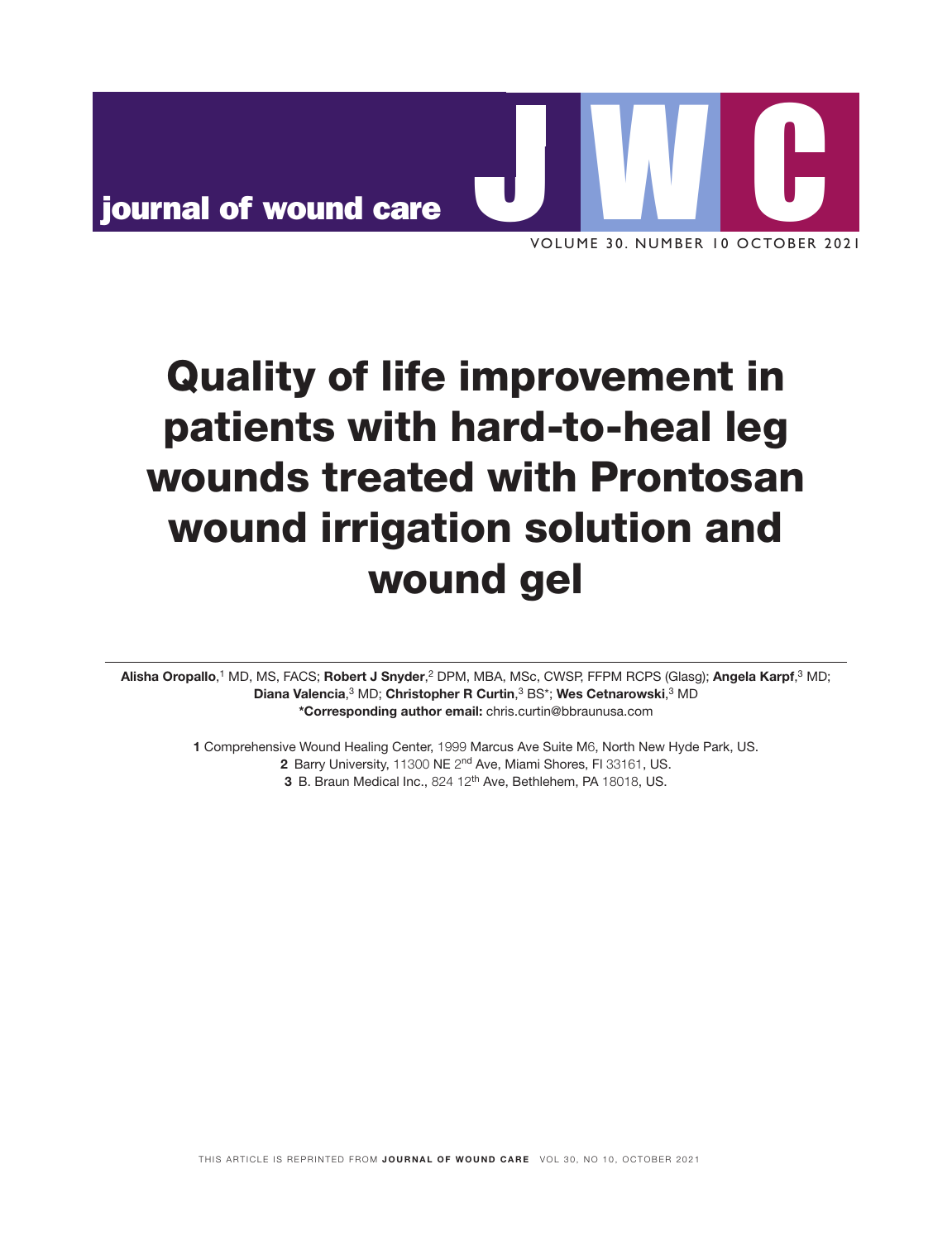# Quality of life improvement in patients with hard-to-heal leg wounds treated with Prontosan wound irrigation solution and wound gel

**Objective:** This study evaluated the impact of four weeks of treatment with Prontosan Wound Irrigation Solution and Prontosan Wound Gel (B. Braun Medical Inc., US) on adults with hard-to-heal leg wounds. Overall change (weeks 1–5) in the Global Quality of Life scale (GQOL), changes in body, psyche and everyday life (EDL) quality of life (QoL) subscores, and changes in wound appearance and size after treatment were assessed.

Method: In this prospective, open-label, single-arm, five-centre study, non-hospitalised patients with no more than two wounds below the knee were recruited into the study; wounds were ≥5cm<sup>2</sup> and ≤50cm<sup>2</sup> and present for ≥4 weeks. The investigator or a designee applied the wound solution and gel to the wounds at clinic visits, and patients/caregivers applied the wound solution and gel at home. Wound-QoL questionnaires were completed at the initial screening and at each week of treatment. Wound size and photographs were

obtained at pre- and post-treatment during clinic visits. Results: A total of 43 patients were enrolled in the study. Mean GQOL scores decreased by 1.11 (46.1%). Body, psyche and EDL decreased by 1.17 (60.0%), 1.26 (41.8%) and 1.00 (42.2%), respectively. Wounds also showed improvement in odour, appearance and size. Adverse events were mild in intensity and transient in nature.

Conclusion: This study demonstrated marked improvement in the QoL of patients with hard-to-heal leg wounds below the knee during four weeks of treatment with the wound solution and gel. Wounds also showed improvement in odour, appearance and size, and the treatment solution and gel were well tolerated.

Declaration of interest: B. Braun Medical Inc. funded the research and preparation of this article. AK, DV, CRC and WC are employees of B. Braun Medical Inc. AO and RS declare no conflict of interest.

chronic • gel • Global quality of life • hard-to-heal • Prontosan • quality of life • solution • wound • wound care • wound gel • wound healing • wounds • wound solution • Wound-QoL questionnaire

> ard-to-heal leg wounds are those that do not progress through the normal healing process in a timely manner. In the US alone, these wounds are estimated to affect between 2.4–4.5 million patients.<sup>1</sup> Hard-to-heal wounds ar not progress through the normal healing process in a timely manner. In the US alone, these wounds are estimated to affect between 2.4-4.5 million patients.<sup>1</sup> Hard-(venous and arterial ulcers), diabetic ulcers and pressure ulcers. While there is no defined length of time that classifies a wound as hard-to-heal, the range of four weeks to three months is often used in the literature.<sup>2</sup> On average, hard-to-heal wounds last much longer, approximately 12–13 months, and recur in up to 60–70% of patients. Hard-to-heal wounds can lead to a loss of function, decreased quality of life (QoL), and increased morbidity. Primarily a condition of older people, hard-to-heal wounds are becoming more prevalent as populations in developed countries age.3

Alisha Oropallo,<sup>1</sup> MD, MS, FACS; Robert J Snyder,<sup>2</sup> DPM, MBA, MSc, CWSP, FFPM RCPS (Glasg); Angela Karpf,<sup>3</sup> MD; Diana Valencia,<sup>3</sup> MD; Christopher R Curtin,<sup>3</sup> BS\*; Wes Cetnarowski, 3 MD

\*Corresponding author email: chris.curtin@bbraunusa.com

In caring for hard-to-heal wounds, the concurrent management of both the underlying systemic problem (for example, diabetes, peripheral arterial disease) and the wound bed preparation encourages the proper environment in which autolytic tissue repair can take place. The basic tenets of wound bed preparation have been described by the TIME acronym:4

- Tissue assessments and management
- Infection/inflammation management
- Moisture imbalance management
- Edge of wound observation and management.

For tissue management, repetitive and maintenance debridement and wound cleaning are recognised as essential throughout the healing period.

Almost all hard-to-heal wounds are thought to contain biofilms, a barrier to the natural progression of wounds towards healing. Biofilms act as a mechanical barrier between the wound and external environment, reducing the antimicrobial contact with bacteria and increasing the chance of critical bacterial colonisation and infection. Furthermore, biofilms adhere to wound bed tissue and are highly resistant to cleansing by irrigation with isotonic solutions.<sup>5</sup> Biofilms are reported to be abundant in hard-to-heal wounds; a study by James et al.<sup>6</sup> demonstrated that biofilms are

<sup>1</sup> Comprehensive Wound Healing Center, 1999 Marcus Ave Suite M6, North New Hyde Park, US. 2 Barry University, 11300 NE 2<sup>nd</sup> Ave, Miami Shores, Fl 33161, US. 3 B. Braun Medical Inc., 824 12<sup>th</sup> Ave, Bethlehem, PA 18018, US.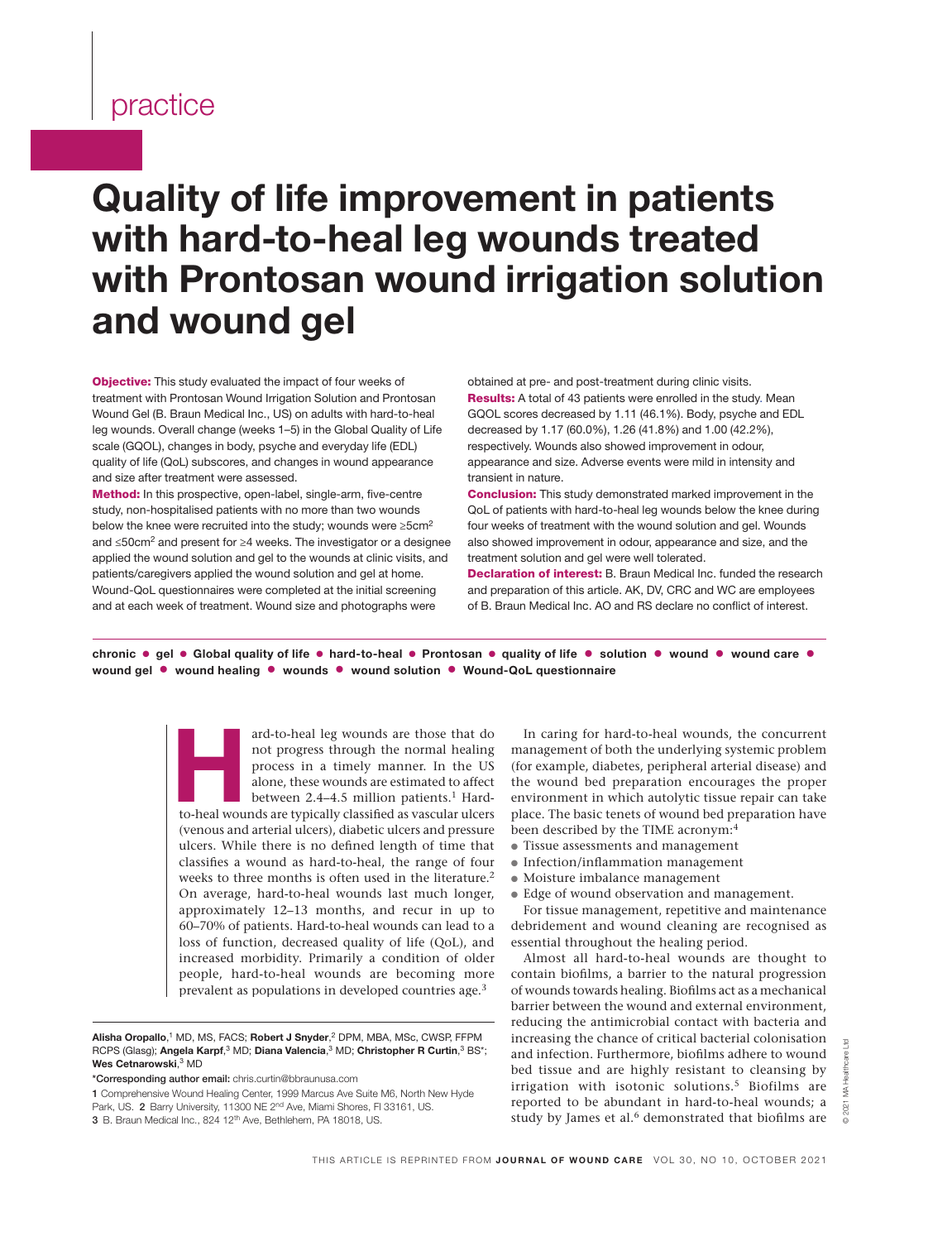present in 60% of hard-to-heal wounds compared with only 6% of acute wounds. Topical antiseptics are commonly used to control bioburden in wounds. Excessive or insufficient wound exudate can be addressed with a wide range of dressings to regulate moisture balance, to protect periwound skin and to optimise healing. At the edge of the wound, therapies such as negative pressure wound therapy (NPWT) may be used to help improve epithelial advancement and wound closure.<sup>7</sup>

There are many topically applied agents for debridement, cleaning, and moistening acute and hard-to-heal wounds.<sup>4,5,8</sup> In this study, we evaluated Prontosan Wound Irrigation Solution and Prontosan Wound Gel (B. Braun Medical Inc., US), wound cleansing agents containing purified water, polyaminopropyl biguanide (polyhexanide, PHMB) (0.1%) and betaine (0.1%). PHMB is a synthetic compound similar to naturally occurring antimicrobial peptides that is believed to work by breaking down the lipopolysaccharide layer of a bacterial cell wall to kill bacteria. Betaine is a mild surfactant with a hydrophilic head and a hydrophobic tail that repels water and attracts dirt and debris.<sup>9</sup> Additionally, betaine helps remove proteins coating the wound and disrupts the

cell-to-cell communication of biofilms via the signalling molecule homoserine lactone.10 Studies have shown that the combination of PHMB and betaine are able to more effectively penetrate difficultto-remove wound coatings, lift debris, and clear bacteria and biofilm from a wound.<sup>9</sup>

### Rationale

Improving health-related QoL is recognised as a strong outcome measure for an intervention, especially for patients living with chronic conditions. In patients with hard-to-heal wounds, the physical symptoms of these wounds, especially pain, can affect activities of daily living and mobility. Additionally, sleep disturbance from pain impacts work and social activities. Having a hard-to-heal wound has been documented as causing frustration and anxiety.11

To evaluate the QoL of patients with hard-to-heal wounds in this study, a validated instrument (Wound-QoL questionnaire) was used to assess the health-related QoL of patients with hard-to-heal wounds and for showing measurable changes with interventions. This Wound-QoL questionnaire has 17 items for patients to indicate the impact of their wounds on their activities and thoughts. The Wound-QoL questionnaire yields a

| <b>Period</b>                                         | <b>Screening</b><br>visit | <b>Treatment period</b>  |                |              |              |                            |
|-------------------------------------------------------|---------------------------|--------------------------|----------------|--------------|--------------|----------------------------|
|                                                       |                           | <b>Baseline</b><br>visit |                |              |              | Final visit/<br><b>EOS</b> |
| <b>Week</b>                                           | Week 0                    | Week <sub>1</sub>        | Week 2         | Week 3       | Week 4       | Week <sub>5</sub>          |
| <b>Visit</b>                                          | <b>Clinic</b>             | <b>Clinic</b>            | <b>Clinic</b>  | Home         | Home         | <b>Clinic</b>              |
| Informed consent                                      | $\times$                  |                          |                |              |              |                            |
| Demographics                                          | $\times$                  |                          |                |              |              |                            |
| Inclusion/exclusion criteria                          | $\times$                  | $\mathsf{X}$             |                |              |              |                            |
| Medical history/wound history                         | $\mathsf{X}$              | $\mathsf{X}$             |                |              |              |                            |
| Concomitant medication review                         | $\mathsf{X}$              | $\mathsf{X}$             | $\chi$         | $\mathsf{X}$ | $\chi$       | $\mathsf{X}$               |
| Vital signs                                           | $\times$                  |                          |                |              |              | $\mathsf{X}$               |
| Physical examination                                  | $\times$                  |                          |                |              |              | $\times$                   |
| Collect blood for clinical laboratory tests           | $\times$                  |                          |                |              |              | $\mathsf{X}$               |
| Wound-QoL questionnaire*                              | $\times$                  | $\mathsf{X}$             | $\mathsf{X}$   | $\times$     | $\mathsf{X}$ | $\mathsf{X}$               |
| Wound assessment <sup>†</sup>                         | $\times$                  | $\times$                 | $\times$       |              |              | $\mathsf{X}$               |
| Wound measurement                                     | $\times$                  | $X^{\ddagger}$           | $X^{\ddagger}$ |              |              | $X^{\ddagger}$             |
| Wound photographs                                     |                           | $X^{\ddagger}$           | $X^{\ddagger}$ |              |              | $X^{\ddagger}$             |
| Dispense diary                                        |                           | $\times$                 | $\chi$         |              |              |                            |
| Administer study treatment                            |                           | $\mathsf{X}$             | $\mathsf{X}$   | $\mathsf{X}$ | $\mathsf{X}$ | $\times$                   |
| Provide/review instructions<br>on treatment and diary |                           | $\times$                 | $\times$       | $\mathsf{x}$ | $\mathsf{x}$ | $\mathsf{X}$               |
| Dispense study treatment                              |                           | $\times$                 | $\times$       |              |              |                            |
| AE assessment                                         |                           | $\times$                 | $\times$       | $\times$     | $\times$     | $\times$                   |

Table 1. Key study-related procedures

© 2021 MA Healthcare Ltd MA Healthcare 2021

 $\overline{B}$ 

EOS—end of study; AE—adverse events; \*Patients completed the Wound-QoL (quality of life) questionnaire before any other study-related procedure, including any dressing change (with the exception of consenting the patient at screening). Patients were given several blank Wound-QoL questionnaires at the Week 2 visit to fill out on specific days during Weeks 3 and 4 before study treatment on those days; †The Investigator or designee assessed the wounds for appearance, granulation tissue, exudate, drainage, surrounding erythema and/or swelling, and any signs of infection; ‡Conducted pre-treatment and post-treatment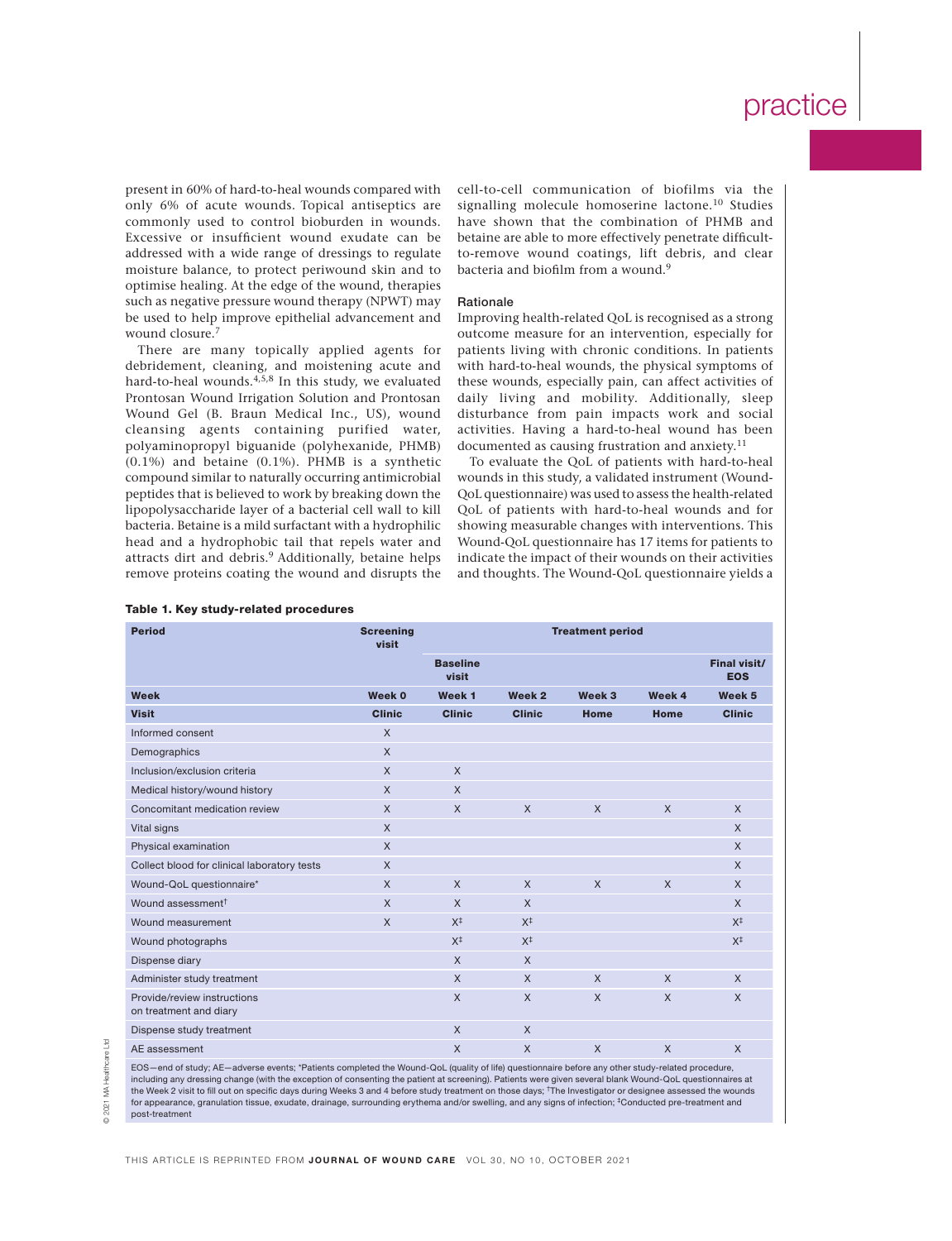### Fig 1. Wound-Quality of Life questionnaire

|                | In the last 7 days                                                        | Not at all | little<br>₫ | Moderately | Quite a lot | Very much |
|----------------|---------------------------------------------------------------------------|------------|-------------|------------|-------------|-----------|
| $\mathbf{1}$   | my wound hurt                                                             | $\Omega$   | $\Omega$    | $\circ$    | $\Omega$    | $\circ$   |
| $\overline{2}$ | my wound had a bad smell                                                  | $\circ$    | $\circ$     | $\circ$    | $\circ$     | О         |
| 3              | the discharge from the wound has<br>upset me                              | O          | $\circ$     | O          | O           | O         |
| $\overline{4}$ | the wound has affected my sleep                                           | $\Omega$   | $\circ$     | O          | О           | O         |
| 5              | the treatment of the wound has been a<br>burden to me                     | $\Omega$   | $\bigcirc$  | $\bigcirc$ | О           | O         |
| 6              | the wound has made me unhappy                                             | $\circ$    | $\circ$     | O          | О           | О         |
| 7              | I have felt frustrated because the<br>wound is taking so long to heal     | O          | $\circ$     | O          | $\circ$     | О         |
| 8              | I have worried about my wound                                             | $\circ$    | $\circ$     | $\circ$    | O           | О         |
| 9              | I have been afraid of the wound getting<br>worse or of getting new wounds | $\circ$    | $\circ$     | $\circ$    | O           | О         |
| 10             | I have been afraid of hitting the wound<br>against something              | $\circ$    | $\circ$     | $\circ$    | O           | О         |
| 11             | I have had trouble moving around<br>because of the wound                  | $\circ$    | $\circ$     | $\circ$    | $\circ$     | О         |
| 12             | climbing stairs has been difficult<br>because of the wound                | $\circ$    | $\circ$     | $\circ$    | $\circ$     | O         |
| 13             | I have had trouble with everyday<br>activities because of the wound       | O          | $\Omega$    | $\Omega$   | $\Omega$    | Ω         |
| 14             | the wound has limited my recreational<br>activities                       | O          | $\circ$     | $\circ$    | $\circ$     | О         |
| 15             | the wound has forced me to limit my<br>contact with other people          | Ο          | O           | O          | O           | Ο         |
| 16             | I have felt dependent on help from<br>others because of the wound         | O          | O           | $\circ$    | $\circ$     | O         |
| 17             | the wound has been a financial burden<br>to me                            | O          | $\circ$     | $\Omega$   | $\Omega$    | Ω         |

The Wound-QoL questionnaire measures the health-related QoL of patients with hard-to-heal wounds.12,17 Subscores 'Body' applies to items 1–5; subscores 'Psyche' applies to items 6–10; and subscores 'everyday life' applies to items 11–16. Item 17 does not belong to any of the subscores

> global score to describe the overall impact and three subscores (body, psyche and everyday life (EDL)) to capture the specific QoL issues that contribute to this impact.12 The Wound-QoL questionnaire is intended to be completed by the patients at 7-day intervals.

> The Wound-QoL questionnaire was used to assess patient QoL at baseline and after each week of treatment with the wound solution and gel, with the primary endpoint being the change from baseline to week five (end of study, EOS) in the global score. In addition to the global score, the three Wound-QoL subscore outcomes, and the change from baseline in wound appearance and size were also examined.

> This study will use a validated tool to show the improvement in the overall QoL as well as the body, psyche and EDL subscores in patients with

hard-to-heal leg wounds who used the wound solution and gel for treatment of their hard-to-heal leg wounds.

#### **Objectives**

The primary objective of this study was to assess the overall change in the Global QoL after four weeks of treatment with the wound solution and gel in patients with hard-to-heal leg wounds. The secondary objectives were to assess the changes in the body, psyche and EDL subscores of the Wound-QoL questionnaire after four weeks of treatment with the wound solution and gel.

The exploratory objective was to assess the change in the appearance and size of the wounds by direct evaluation and photographic measurements after four weeks of treatment with the wound solution and gel. All objectives were achieved by evaluating changes from baseline (week one) to week five (EOS).

### Methods

### Study design

This was a prospective, open-label, single-arm, multisite study (involving five centres) to evaluate the change from baseline (week one) in Wound-QoL after four weeks of treatment with the wound solution and gel in adult patients with hard-to-heal leg wounds. Enrolment was competitive across all five study sites in the US, i.e., no minimum number of patients was required by each site.

The investigator or designee applied the wound solution and gel to the wounds during clinic visits at weeks one, two and five. Patients applied the wound solution and gel themselves (or had them applied by a caregiver) at home in between clinic visits (weeks three and four). The frequency and method of treatment applications were per institutional guidelines and the manufacturer's instructions for use (IFU) for the individual patient wound(s).<sup>13,14</sup> Patients were given diary cards to document their use of the wound solution and gel while at home, and to record any AEs.

The study consisted of a screening period (Week 0), a baseline assessment (Week 1), and 4 weeks of treatment (Week 1 to Week 5). A safety follow-up was performed only if there were unresolved AEs. A detailed description of the key weekly study procedures is displayed in Table 1.

### Ethical approval and patient consent

All Clinical Study sites participating in this study received approval from an institutional review board before the study began at their location.

Each patient was informed about the nature of the study and all patients signed an informed consent form before any study-related procedures were performed. This consent also gave approval to take photographs of their wounds.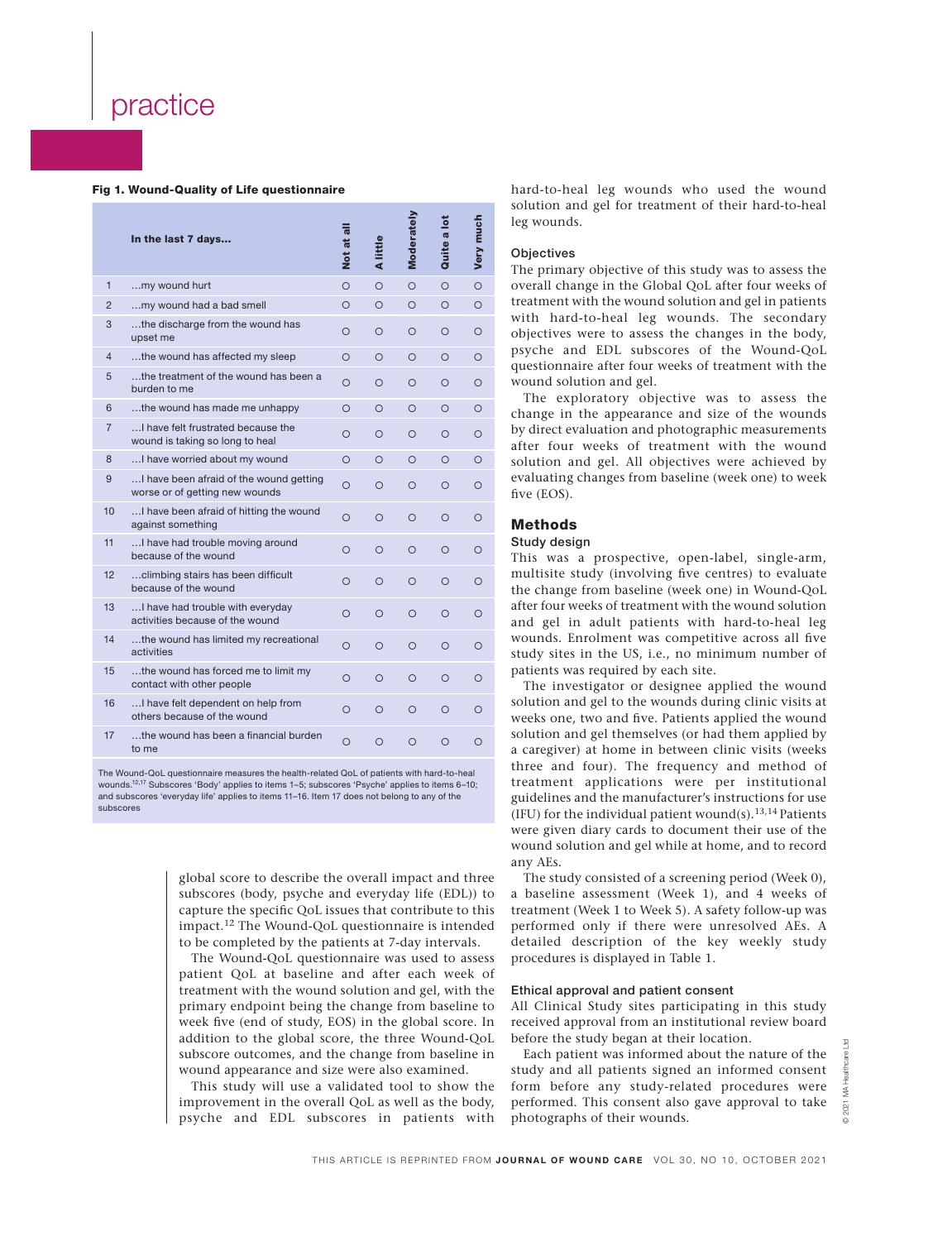### Table 2. Demographics

| <b>Characteristic</b>                        | <b>Enrolled/safety</b><br>population<br>$n=43$ | <b>Evaluable</b><br>population<br>$n=40$ | <b>Completer</b><br>population<br>$n = 36$ |
|----------------------------------------------|------------------------------------------------|------------------------------------------|--------------------------------------------|
| Mean age, years (standard deviation, SD)     | 64.1 (14.7)                                    | 63.9 (15.2)                              | 63.2(15.3)                                 |
| Sex, n (%)                                   |                                                |                                          |                                            |
| Male                                         | 22(51.2)                                       | 20(50.0)                                 | 17(47.2)                                   |
| Female                                       | 21(48.8)                                       | 20(50.0)                                 | 19(52.8)                                   |
| Race, n (%)                                  |                                                |                                          |                                            |
| Asian                                        | 1(2.3)                                         | 1(2.5)                                   | 1(2.8)                                     |
| Black/African American                       | 16 (37.2)                                      | 16(40.0)                                 | 15(41.7)                                   |
| White                                        | 23(53.5)                                       | 20(50.0)                                 | 17(47.2)                                   |
| Not available                                | 3(7.0)                                         | 3(7.5)                                   | 3(8.3)                                     |
| Hispanic or Latino ethnicity, n (%)          | 9(20.9)                                        | 9(22.5)                                  | 8(22.2)                                    |
| Mean body weight, kg (SD)                    | 96.4 (23.3)                                    | 96.5(23.2)                               | 95.3(21.5)                                 |
| Mean height, cm (SD)                         | 169.1 (10.9)                                   | 168.6 (10.9)                             | 169.3 (10.9)                               |
| Mean body mass index, kg/m <sup>2</sup> (SD) | 33.7 (7.02)                                    | 33.9(7.1)                                | 33.3(6.8)                                  |
| Mean systolic blood pressure, mmHg (SD)      | 138.6 (17.5)                                   | 138.8 (17.9)                             | 138.0(18.1)                                |
| Mean diastolic blood pressure, mmHg (SD)     | 79.7 (11.6)                                    | 80.2 (11.9)                              | 80.3 (12.4)                                |

# Table 3. General characterisation of the wounds at baseline (Week 1) for all study populations

|                                                                                                                                                                  | <b>Enrolled/safety population</b><br>$n=43$ |                          |                    | <b>Evaluable population</b><br>$n=40$ |                      | <b>Completer population</b><br>$n=36$ |
|------------------------------------------------------------------------------------------------------------------------------------------------------------------|---------------------------------------------|--------------------------|--------------------|---------------------------------------|----------------------|---------------------------------------|
|                                                                                                                                                                  | Wound 1*<br>$n=43$                          | <b>Wound 2</b><br>$n=11$ | Wound 1*<br>$n=40$ | <b>Wound 2</b><br>$n=11$              | Wound 1*<br>$n = 36$ | <b>Wound 2</b><br>$n=9$               |
| Wound type, n (%)                                                                                                                                                |                                             |                          |                    |                                       |                      |                                       |
| Venous ulcer                                                                                                                                                     | 30 (69.8)                                   | 8(72.7)                  | 27(67.5)           | 8(72.7)                               | 25(69.4)             | 6(66.7)                               |
| Diabetic ulcer                                                                                                                                                   | 7(16.3)                                     | $\overline{0}$           | 7(17.5)            | $\mathbf{0}$                          | 5(13.9)              | $\overline{0}$                        |
| <b>Cellulitis</b>                                                                                                                                                | $\mathbf 0$                                 | 1(9.1)                   | $\mathbf{0}$       | 1(9.1)                                | $\pmb{0}$            | 1(11.1)                               |
| Neuropathic ulcer                                                                                                                                                | 2(4.7)                                      | 1(9.1)                   | 2(5.0)             | 1(9.1)                                | 2(5.6)               | 1(11.1)                               |
| Traumatic ulcer                                                                                                                                                  | 4(9.3)                                      | 1(9.1)                   | 4(10.0)            | 1(9.1)                                | 4(11.1)              | 1(11.1)                               |
| <b>Wound age, weeks</b>                                                                                                                                          |                                             |                          |                    |                                       |                      |                                       |
| Mean (SD)                                                                                                                                                        | 115.7 (282.6)                               | 62.9 (79.2)              | 120.4 (292.4)      | 62.9 (79.2)                           | 96.9 (267.7)         | 41.8 (49.7)                           |
| Median                                                                                                                                                           | 20.0                                        | 20.0                     | 19.5               | 20.0                                  | 18.5                 | 20.0                                  |
| Min-max                                                                                                                                                          | $4 - 1613$                                  | $1 - 260$                | $4 - 1613$         | $1 - 260$                             | $4 - 1613$           | $1 - 156$                             |
| Wound location, n (%) <sup>†</sup>                                                                                                                               |                                             |                          |                    |                                       |                      |                                       |
| Left leg                                                                                                                                                         | 16(37.2)                                    | 5(45.5)                  | 15(37.5)           | 5(45.5)                               | 15(41.7)             | 5(55.6)                               |
| Right leg                                                                                                                                                        | 21(48.8)                                    | 5(45.5)                  | 19 (47.5)          | 5(45.5)                               | 17(47.2)             | 3(33.3)                               |
| Left foot                                                                                                                                                        | 3(7.0)                                      | $\Omega$                 | 3(7.5)             | $\mathbf{0}$                          | 2(5.6)               | $\overline{0}$                        |
| Right foot                                                                                                                                                       | 3(7.0)                                      | 1(9.1)                   | 3(7.5)             | 1(9.1)                                | 2(5.6)               | 1(11.1)                               |
| Past complications, n (%)                                                                                                                                        |                                             |                          |                    |                                       |                      |                                       |
| Infection                                                                                                                                                        | 10(23.3)                                    | 4(36.4)                  | 10(25.0)           | 4(36.4)                               | 10(27.8)             | 4(44.4)                               |
| Recurrent hospitalisations                                                                                                                                       | 3(7.0)                                      | 1(9.1)                   | 3(7.5)             | 1(9.1)                                | 3(8.3)               | 1(11.1)                               |
| Other                                                                                                                                                            | 1(2.3)                                      | $\overline{0}$           | $\mathbf{0}$       | $\overline{0}$                        | $\mathbf{0}$         | $\mathbf{0}$                          |
| Calculated wound surface area, cm <sup>2</sup>                                                                                                                   |                                             |                          |                    |                                       |                      |                                       |
| Mean (SD)                                                                                                                                                        | 17.7(12.8)                                  | 27.5(41.1)               | 18.1(13.1)         | 27.5(41.1)                            | 18.3 (12.9)          | 16.3(28.7)                            |
| Median                                                                                                                                                           | 12.50                                       | 3.40                     | 13.05              | 3.40                                  | 13.75                | 2.30                                  |
| Min-max                                                                                                                                                          | $5.0 - 48.0$                                | $0.6 - 123.2$            | $5.0 - 48.0$       | $0.6 - 123.2$                         | $5.0 - 48.0$         | $0.6 - 75.0$                          |
| *Wound 1 was considered the primary wound for the assessment of the study objectives; <sup>†</sup> A patient's wound was classified into more than one category. |                                             |                          |                    |                                       |                      |                                       |

Min—minimum; max—maximum; SD—standard deviation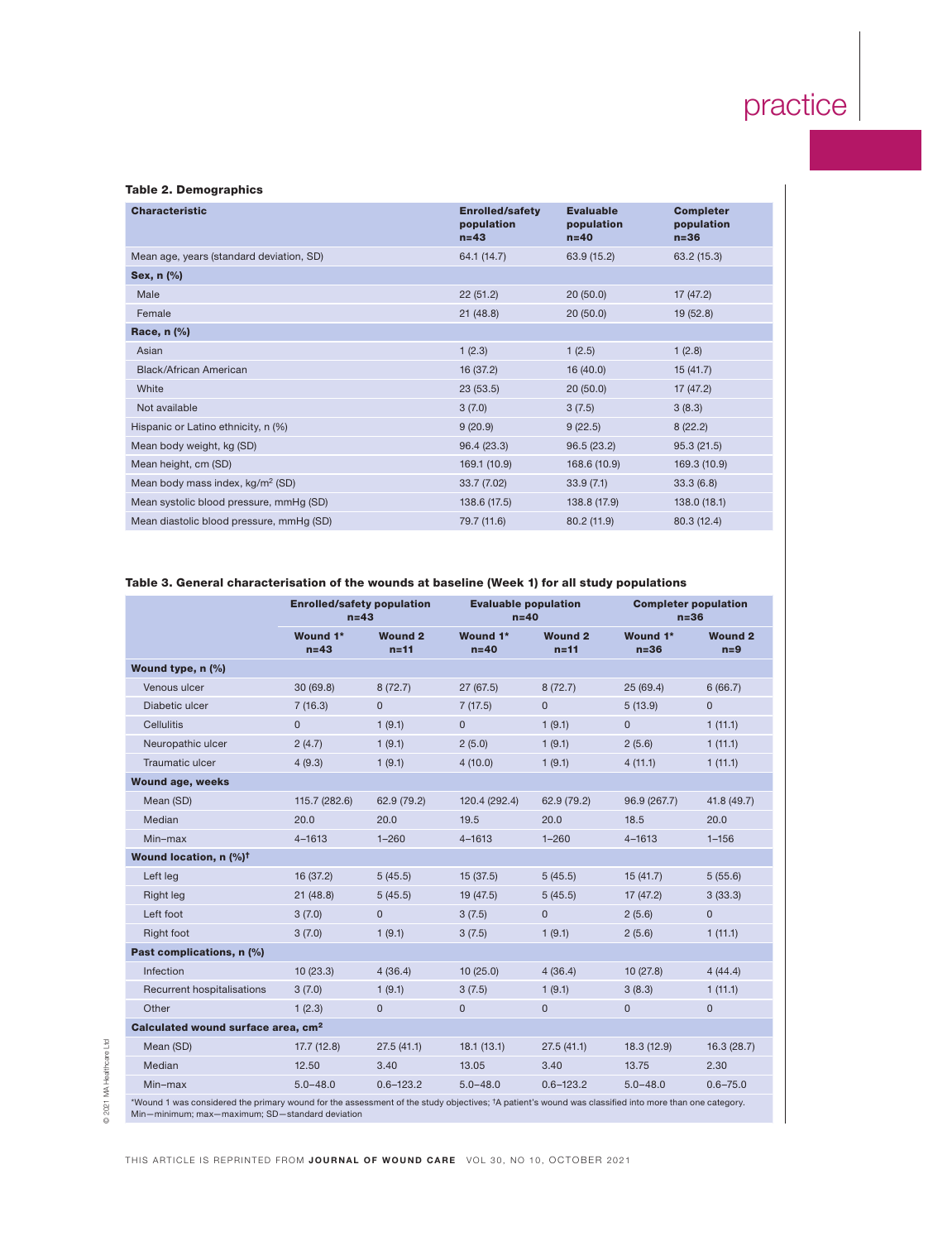Body subscore

Wound-QoL Question 1: My wound hurts

### Fig 2: Representative stacked bar charts for Wound-Quality of Life (QoL) questionnaire responses from each of the three subscores: body, psyche and QoL



Note: The % change from baseline based on the numerical response was 61.3% with a p-value of <0.0001

### Psyche subscore

Wound-QoL Question 6: The wound has made me unhappy



Wound-QoL Question 9: I have been afraid of the wound getting worse or of getting new wounds



Note: The % change from baseline based on the numerical response was 43.7% with a p-value of <0.0001

#### EDL subscore

Wound-QoL Question 11: I have had trouble moving around because of the wound



Note: The % change from baseline based on the numerical response was 36.0% with a p-value of <0.0007

Wound-QoL Question 15: The wound has forced me to limit my contact with other people



Note: The % change from baseline based on the numerical response was 51.5% with a p-value of <0.0001

The completer population was used for these analyses. Wound-QoL questions 1, 2, and 4 contributed to the body subscore, Wound-QoL questions 6 and 9 contributed to the psyche subscore, and Wound-QoL questions 11 and 15 contributed to the EDL subscore. The Wound-QoL questionnaire is presented in Fig 1. EOS—end of study; EDL—everyday living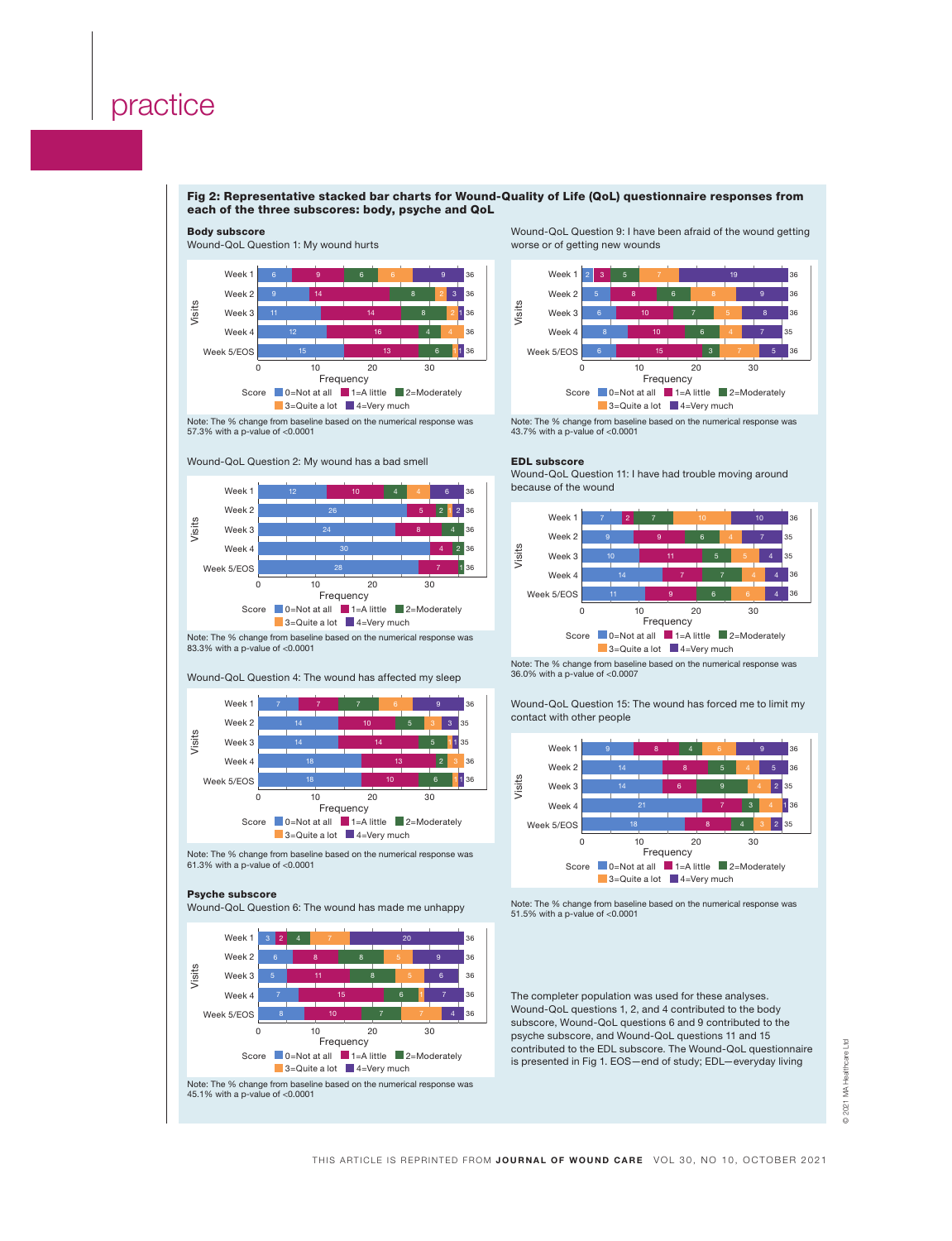| Score/subscore                | $\mathbf n$ | <b>Baseline</b><br>mean | Week 5 mean | <b>Numerical</b><br>change from<br>baseline | % change<br>from baseline | p-value  | 95% CI               |
|-------------------------------|-------------|-------------------------|-------------|---------------------------------------------|---------------------------|----------|----------------------|
| Global OoL<br>score           | 36          | 2.413                   | 1.301       | $-1.112$                                    | 46.1%                     | < 0.0001 | $-1.425$ to $-0.799$ |
| <b>Body QoL</b><br>subscore   | 36          | 1.956                   | 0.783       | $-1.172$                                    | 60.0%                     | < 0.0001 | $-1.583$ to $-0.761$ |
| Psyche QoL<br>subscore        | 36          | 3.017                   | 1.756       | $-1.261$                                    | 41.8%                     | < 0.0001 | $-1.647$ to $-0.875$ |
| Everyday life QoL<br>subscore | 36          | 2.375                   | 1.372       | $-1.003$                                    | 42.2%                     | < 0.0001 | $-1.339$ to $-0.668$ |

### Table 4. Summary of the mean quality of life (QoL) statistical results at Week 5 in the completer population

Baseline is defined as the assessment at Week 1. Percent change from baseline was calculated as: [(Mean Week 1 – Mean Week 5)/(Mean Week 1)] × 100. A negative value indicates improvement in the score. CI—confidence interval

### Study device and data tools

The wound solution used in this study is a clear, colourless liquid containing purified water, 0.1% undecylenamidopropyl betaine as a surfactant, 0.1% polyaminopropyl biguanide (polyhexanide (PHMB)) as a preservative and sodium hydroxide for pH adjustment. The device is cleared by the US Food and Drug Administration (FDA) for prescription and over-the-counter use for cleaning wounds and moistening and lubricating absorbent wound dressings for the management of cuts, lacerations, ulcers, burns, post-surgical wounds and abrasions.15,16

The wound gel used in this study is a clear, colourless gel containing glycerol, hydroxyethylcellulose, 0.1% undecylenamidopropyl betaine, 0.1% PHMB and purified water. The device is cleared by the FDA for prescription and over-the-counter use for cleaning and moistening the wound bed for the management of cuts, abrasions, lacerations, ulcers, first- and seconddegree burns, partial- and full-thickness wounds, and surgical incisions. It can be used during wound dressing changes to soften encrusted wound dressings.17,18

The wound solution and gel were stored under controlled room temperature (20–25°C) with allowed excursions between 15–30°C.

A validated Wound-QoL questionnaire was used to assess changes in QoL and an example is provided in Fig 1.12,19 The validated 'clock' method was used to measure wound size.20 Patients were supplied with a diary card to record their treatment use and any adverse events (AEs) while at home. Additionally, photographs were taken by study site staff during inpatient visits with a sponsor-supplied digital camera to document wound size and appearance only.

### Patient selection

The planned sample size of 52 patients had an 80% power to detect a change from baseline to week five of at least 0.35 points in the Wound-QoL global score, assuming an estimated standard deviation (SD) of differences of 0.88, using a paired t-test with a 0.05

two-sided significance level. Patient enrolment was planned to be six months; however, enrolment was below expectations and even though the enrolment period was extended to 18 months, the study was terminated before achieving 52 patients.

There were four possible statistical study populations:

- The enrolled population included all patients who signed the informed consent form at the initial screening visit, met the inclusion/exclusion criteria and participated in the week one (baseline) visit
- The evaluable population included all patients who

Fig 3. Mean values of the Global Wound-QoL (quality of life) score and the body, psyche and everyday life subscores at baseline and during four weeks of treatment for the completer population



© 2021 MA Healthcare Ltd MA Healthcare

 $\overline{\mathbb{F}}$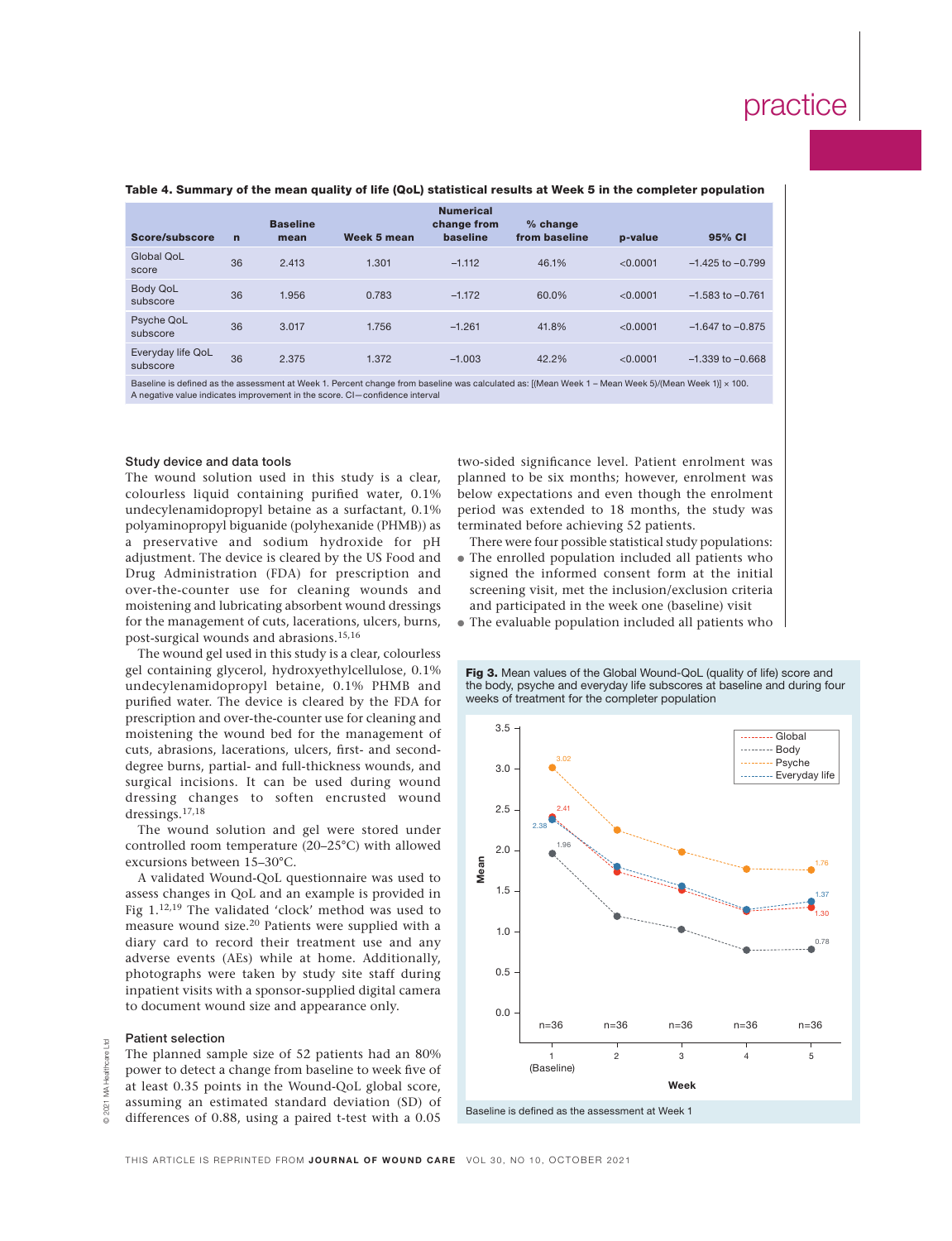Fig 4. Absolute mean changes in the Global Wound-QoL (quality of life) score and the body, psyche and everyday life subscores from baseline to week five for the completer population



received at least two weeks of study treatment and completed the week three Wound-QoL questionnaire

- The safety population included all patients who received at least one study treatment administration. All patients in the enrolled population successfully completed screening and baseline assessments. Therefore, the enrolled and safety populations were the same.
- The completer population included all patients who completed the four-week treatment period.

Thus, 43 patients were actually enrolled in week one (evaluable/safety population), 40 patients completed the study at week three (statistical population) and 36 patients completed the week five study activities (completer population).

Patients were 18 years of age or older with either two wounds on one leg, one wound on each leg, or only one wound. All wounds were located below the knee and for any given patient at least one wound had to have a surface area ≥5cm2 and ≤50cm2 and had to be present for ≥4 weeks to be enrolled. Patients were required to have a mean global QoL score of ≥1.18 on the Wound-QoL questionnaire at screening (week 0). Patients were also excluded from the study if they had prior treatment with either the wound solution and/or gel.

### Statistical analysis

The statistical analysis focused on clinical outcome assessments: patient-reported Wound-QoL questionnaire, and investigator-reported wound size and wound characteristics.

The global score of the Wound-QoL questionnaire was summarised in a paired t-test analysis of the mean global score at baseline and after four weeks of treatment. Secondary analyses included the changes from baseline in subscores of the Wound-QoL questionnaire for body, psyche, and EDL QoL dimensions. Exploratory analyses included the change from baseline in the appearance and size of the wounds. All endpoints were summarised using descriptive statistics. All safety assessments were conducted using the enrolled/safety population.

### **Results**

### Demographics and baseline characteristics

A total of 43 patients were enrolled into week one and had study procedures performed including receiving their first applications of the wound solution and gel, with no dropouts between successful screening and completion of baseline (week one) assessments (enrolled/safety population). Demographic and baseline characteristics of patients in the enrolled/ safety, evaluable, and completer populations are shown in Table 2. There were approximately equal numbers of male and female patients in all three populations. The age of patients in the Completer Population was a mean 63.2 years and ranged from 34–85 years. Most patients in the completer population were white (47.2%) or African American (41.7%). Characteristics of patients in the enrolled/safety population and in the evaluable population were essentially similar.

Table 3 shows characteristics of patients' wounds for the three analysis populations. In the Completer Population, three-quarters (75.0%) had only one wound that was treated and assessed (referred to as primary wounds), while the remaining 25.0% had both a primary and secondary wound that were treated and assessed. Venous ulcers were the most common primary wound type in the study and accounted for more than two-thirds (69.4%) of study wounds. Diabetic ulcers were the next most common primary wound type in the completer population (13.9%), followed by traumatic ulcers (11.1%) and neuropathic ulcers (5.6%).

### Evaluation of overall change in quality of life

Representative individual Wound-QoL questions from each of the three subscores are presented in Fig 2. An average of statements 1–17 was used to calculate global Wound-QoL; an average of statements 1–5, 6–10, and 11–16 were used to calculate QoL subscores for body, psyche and EDL, respectively. The percent change from baseline and corresponding p-values of the paired t-test indicate statistically significant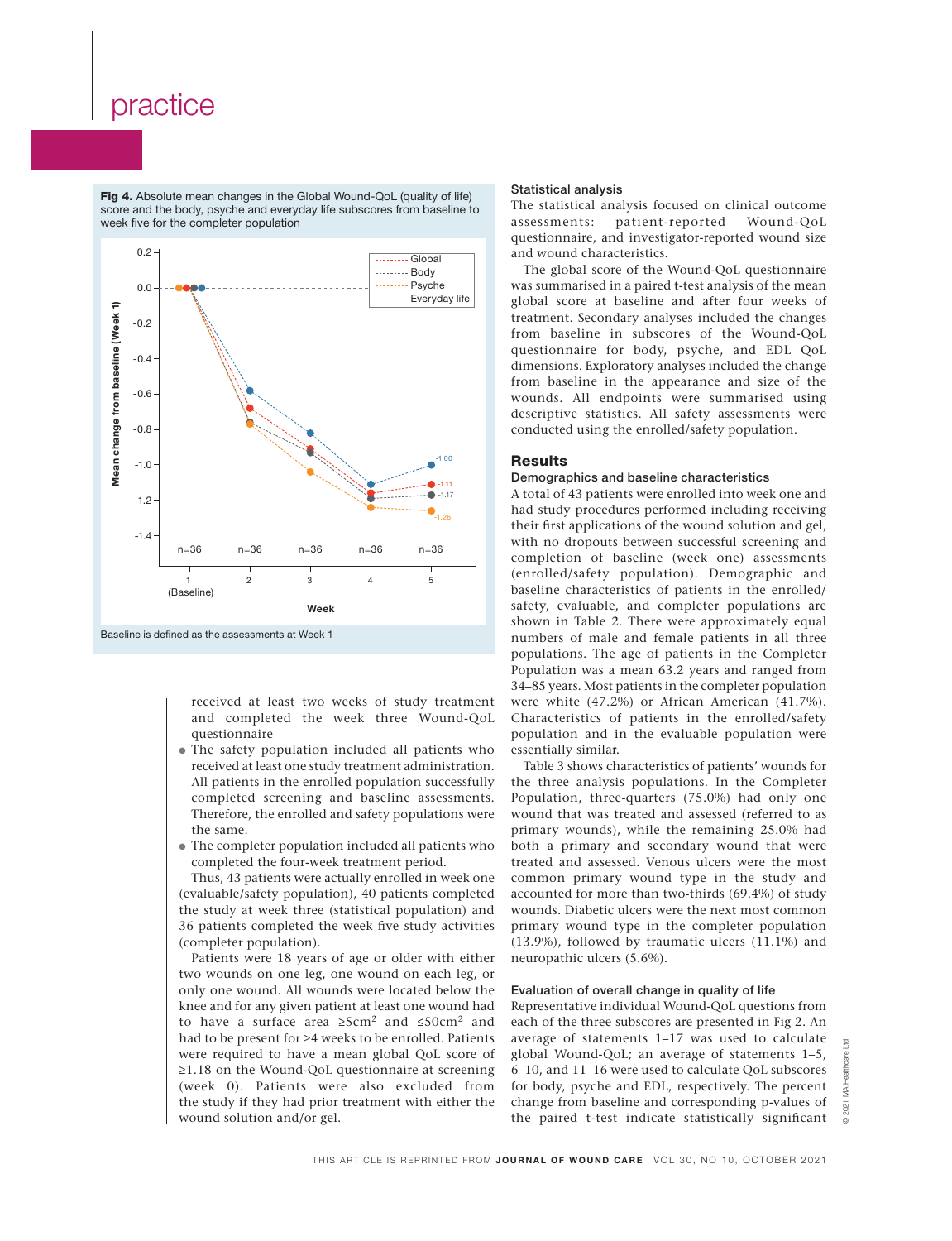|                             |                                                                                                                                               | <b>Baseline (Week 1)</b>           |                                     | Week 2                            | <b>Week 5/EOS</b>                   |                                     |
|-----------------------------|-----------------------------------------------------------------------------------------------------------------------------------------------|------------------------------------|-------------------------------------|-----------------------------------|-------------------------------------|-------------------------------------|
|                             | <b>Wound 1</b><br>$n = 36$<br>$n$ (%)                                                                                                         | <b>Wound 2</b><br>$n=9$<br>$n$ (%) | <b>Wound 1</b><br>$n=36$<br>$n$ (%) | <b>Wound 2</b><br>$n=9*$<br>n (%) | <b>Wound 1</b><br>$n = 36$<br>n (%) | <b>Wound 2</b><br>$n=9*$<br>$n$ (%) |
| <b>Surrounding erythema</b> |                                                                                                                                               |                                    |                                     |                                   |                                     |                                     |
| Yes                         | 8(22.2)                                                                                                                                       | 1(11.1)                            | 5(13.9)                             | 0(0.0)                            | 3(8.3)                              | 0(0.0)                              |
| <b>No</b>                   | 28 (77.8)                                                                                                                                     | 8(88.9)                            | 30 (83.3)                           | 7(77.8)                           | 33 (91.7)                           | 7(77.8)                             |
| <b>Swelling</b>             |                                                                                                                                               |                                    |                                     |                                   |                                     |                                     |
| $+1$                        | 16(44.4)                                                                                                                                      | 5(55.6)                            | 14 (38.9)                           | 2(22.2)                           | 10(27.8)                            | 1(11.1)                             |
| $+2$                        | 9(25.0)                                                                                                                                       | 1(11.1)                            | 8(22.2)                             | 3(33.3)                           | 10(27.8)                            | 3(33.3)                             |
| $+3$                        | 1(2.8)                                                                                                                                        | (0.0)                              | 3(8.3)                              | 0(0.0)                            | 2(5.6)                              | 0(0.0)                              |
| None                        | 10(27.8)                                                                                                                                      | 3(33.3)                            | 10(27.8)                            | 2(22.2)                           | 14 (38.9)                           | 3(33.3)                             |
| <b>Odour</b>                |                                                                                                                                               |                                    |                                     |                                   |                                     |                                     |
| None                        | 32 (88.9)                                                                                                                                     | 9(100.0)                           | 34 (94.4)                           | 7(77.8)                           | 36 (100.0)                          | 6(66.7)                             |
| Mild                        | 3(8.3)                                                                                                                                        | 0(0.0)                             | 0(0.0)                              | 0(0.0)                            | 0(0.0)                              | 0(0.0)                              |
| Foul                        | 1(2.8)                                                                                                                                        | 0(0.0)                             | 1(2.8)                              | 0(0.0)                            | 0(0.0)                              | 1(11.1)                             |
| Strong                      | 0(0.0)                                                                                                                                        | 0(0.0)                             | 0(0.0)                              | 0(0.0)                            | 0(0.0)                              | 0(0.0)                              |
| <b>Granulation tissue</b>   |                                                                                                                                               |                                    |                                     |                                   |                                     |                                     |
| Yes                         | 35 (97.2)                                                                                                                                     | 7(77.8)                            | 32 (88.9)                           | 5(55.6)                           | 31(86.1)                            | 5(55.6)                             |
| Mild                        | 11(30.6)                                                                                                                                      | 3(33.3)                            | 7(19.4)                             | 1(11.1)                           | 4(11.1)                             | 2(22.2)                             |
| Moderate                    | 19(52.8)                                                                                                                                      | 3(33.3)                            | 18 (50.0)                           | 4(44.4)                           | 21(58.3)                            | 3(33.3)                             |
| Abundant                    | 5(13.9)                                                                                                                                       | 1(11.1)                            | 7(19.4)                             | 0(0.0)                            | 6(16.7)                             | 0(0.0)                              |
| <b>No</b>                   | 1(2.8)                                                                                                                                        | 2(22.2)                            | 3(8.3)                              | 2(22.2)                           | 5(13.9)                             | 2(22.2)                             |
| <b>Exudate</b>              |                                                                                                                                               |                                    |                                     |                                   |                                     |                                     |
| Yes                         | 29 (80.6)                                                                                                                                     | 6(66.7)                            | 29 (80.6)                           | 5(55.6)                           | 23 (63.9)                           | 4(44.4)                             |
| Scant                       | 12(33.3)                                                                                                                                      | 2(22.2)                            | 17 (47.2)                           | 2(22.2)                           | 13(36.1)                            | 2(22.2)                             |
| Moderate                    | 13(36.1)                                                                                                                                      | 3(33.3)                            | 9(25.0)                             | 3(33.3)                           | 8(22.2)                             | 1(11.1)                             |
| Copious                     | 4(11.1)                                                                                                                                       | 1(11.1)                            | 3(8.3)                              | 0(0.0)                            | 2(5.6)                              | 1(11.1)                             |
| <b>No</b>                   | 7(19.4)                                                                                                                                       | 3(33.3)                            | 6(16.7)                             | 2(22.2)                           | 13(36.1)                            | 3(33.3)                             |
| <b>Drainage</b>             |                                                                                                                                               |                                    |                                     |                                   |                                     |                                     |
| <b>Yes</b>                  | 31(86.1)                                                                                                                                      | 7(77.8)                            | 27(75.0)                            | 3(33.3)                           | 21(58.3)                            | 4(44.4)                             |
| <b>No</b>                   | 5(13.9)                                                                                                                                       | 2(22.2)                            | 8(22.2)                             | 4(44.4)                           | 15(41.7)                            | 3(33.3)                             |
|                             | EOS-end of study; *In the Wound 2 category, the wounds of two patients healed at Week one and so are not counted under Week two or Week 5/EOS |                                    |                                     |                                   |                                     |                                     |

### Table 5: Detailed characterisation of the wounds in the completer population

improvement in mean scores from baseline to week five/EOS (Fig 2).

There was a marked and gradual improvement in the global QoL score as seen by a decrease in mean scores after baseline (week one). Mean global QoL scores consistently decreased week after week from baseline until and including week four, with no further changes apparent at week five/EOS. Mean at week five/EOS was 1.301 with the 95% confidence interval (CI) being  $-1.425 - 0.799$ . There was a 46.1% percent improvement in global Wound-QoL between baseline and week five/EOS. Corresponding p-values of the paired t-test ranged from 0.0001– <0.0001, indicating statistically as well as clinically, significant improvement in mean scores from baseline to week five/EOS (Table 4).

### Evaluation of changes in the quality of life subscores body, psyche and EDL

Mean changes from baseline are also shown in Table 4 for the subscores of body, psyche and EDL among patients in the completer population, respectively.

There were clear improvements in all three Wound-QoL subscores, as seen by decreases in mean scores over time. These improvements were gradual until week four; mean changes in scores of the three subscores from baseline to week five differed only slightly from the mean changes in scores of the three subscores from baseline to week four. Corresponding p-values of the paired t-test indicate statistically and clinically significant improvement in mean scores from baseline to week five/EOS.

Fig 3 and Fig 4 graphically display the mean values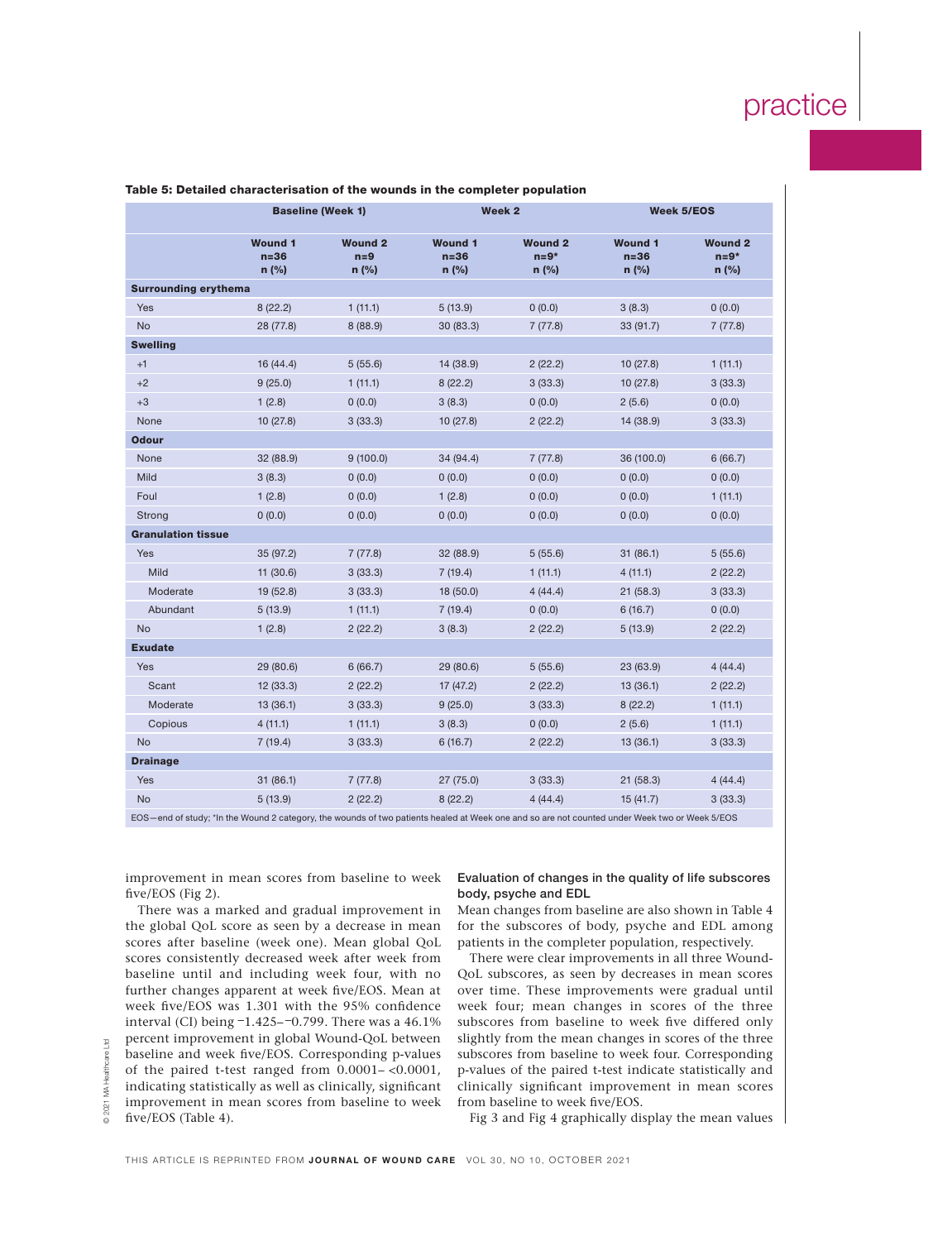Table 6. Wound measurements for the completer population

|                                         | <b>Week 5/End of study</b> |                         |  |  |
|-----------------------------------------|----------------------------|-------------------------|--|--|
|                                         | <b>Wound 1</b><br>$n = 36$ | <b>Wound 2</b><br>$n=9$ |  |  |
| <b>Pre-treatment</b>                    |                            |                         |  |  |
| Change from baseline (cm <sup>2</sup> ) |                            |                         |  |  |
| $\overline{n}$                          | 36                         | 7                       |  |  |
| Mean (SD)                               | $-6.63(18.30)$             | 12.11 (41.78)           |  |  |
| Median                                  | $-3.35$                    | 0.20                    |  |  |
| $Min-max$                               | $-87.0 - 34.5$             | $-17.1 - 105.7$         |  |  |
| Post-treatment                          |                            |                         |  |  |
| Change from baseline (cm <sup>2</sup> ) |                            |                         |  |  |
| $\overline{n}$                          | 31                         | 6                       |  |  |
| Mean (SD)                               | $-8.22(19.17)$             | 16.98 (43.54)           |  |  |
| Median                                  | $-3.50$                    | 0.80                    |  |  |
| Min-max                                 | $-87.0 - 34.5$             | $-5.4 - 105.7$          |  |  |
| Min-minimum; max-maximum                |                            |                         |  |  |

Table 7. Overview of patients with treatmentemergent adverse events (TEAE) and adverse device (ADE) reactions

| <b>Patients with:</b>                               | $n=43$<br>n (%) [number of events] |
|-----------------------------------------------------|------------------------------------|
| <b>Any TEAE</b>                                     | 29 (67.4) [156]                    |
| Any TEAE causally related to<br>treatment           | 14 (32.6) [113]                    |
| Any TEAE leading to<br>discontinuation of treatment | $3(7.0)$ [3]                       |
| Maximum severity for any TEAE                       |                                    |
| Mild                                                | 20 (46.5)                          |
| Moderate                                            | 6(14.0)                            |
| Severe                                              | 3(7.0)                             |
| Any serious TEAE                                    | $3(7.0\%)$ [7]                     |
| <b>Any ADE</b>                                      | 14 (32.6) [113]                    |
| Any ADE leading to<br>discontinuation of treatment  | 1 92.30 [1]                        |
| Maximum severity for any ADEs                       |                                    |
| Mild                                                | 14 (32.6)                          |
| Moderate                                            | 0(0)                               |
| Severe                                              | 0(0)                               |
| Any serious ADEs                                    | 0(0)                               |

and absolute mean changes of the global and body, psyche and EDL subscores at baseline and during four weeks of treatment in the completer population, respectively. Absolute mean changes in global, body, psyche, and EDL Wound-QoL ranged from  $-1.00 - 1.26$ between baseline (week one) and week five/EOS.

### Changes in wound appearance and size

As an exploratory objective, wound appearance and

wound size were assessed at baseline (week one) and at weeks two and five/EOS. Overall, the appearance of the wounds improved from baseline (week one) to week five. The percentage of patients presenting with erythematous surroundings of primary wounds gradually decreased from 22.2% at baseline (week one) to 13.9% at week two and 8.3% at week five (Table 5).

In regard to swelling, 69.4% of patients in the completer population had primary wounds of swelling grade one or two, and 27.8% had no swollen primary wounds at baseline (week one). The percentage of patients without swollen primary wounds increased from 27.8% at baseline to 38.9% at week five. At baseline, 88.9% of patients' primary wounds had no odour, and odour of the remaining primary wounds was either mild (8.3%) or foul (2.8%). The percentage of primary wounds with no odour increased to 100.0% at week five/EOS.

Granulation tissue was observed in 80.6% of primary wounds at baseline, with the majority (36.1%) having moderate amounts of granulation tissue. The percentage of primary wounds with granulation tissue decreased to 63.9% at week five, while the percentage of primary wounds with no granulation tissue increased from 19.4% at baseline (week one) to 36.1% at week five/EOS. Similarly, the percentage of patients with drainage decreased from 86.1% at baseline (week one) to 58.3% at week five/EOS.

Pre-treatment and post-treatment mean changes from baseline to week five in the completer population are shown in Table 6. Mean primary wound sizes were not materially different between pre-treatment and post-treatment measurements at each of the three visits. Mean pre-treatment primary wound size at baseline among patients in the completer population was 18.44cm2. Changes in wound size from baseline to week five/EOS varied from a decrease of 87.0cm2 to an increase of  $34.5 \text{cm}^2$ ; mean change was  $-6.63 \text{cm}^2$  and median change was -3.35cm<sup>2</sup>. Post-treatment wound size in the same population changed between baseline and week five/EOS by a mean of –8.22cm2.

### Adverse events

A total of 156 treatment-emergent adverse events (TEAEs) were recorded in 29 patients (67.4%). In 14 (32.6%) patients, 113 TEAEs that occurred were found to be causally related to treatment and were classified as adverse drug reactions (ADEs). The number and percentage of patients experiencing TEAEs and ADEs are presented in Table 7. Adverse drug reactions with ≥10 events included the following: burning sensation (62 events), paraesthesia (18 events), pain (13 events) and skin pain (10 events). Adverse drug reactions for the 43 patients in the enrolled/safety population are presented in Table 8. There were five patients who together experienced 11 serious adverse events (SAEs); four SAEs occurring in two patients occurred before the first administration of the wound solution and gel, and the other seven SAEs were not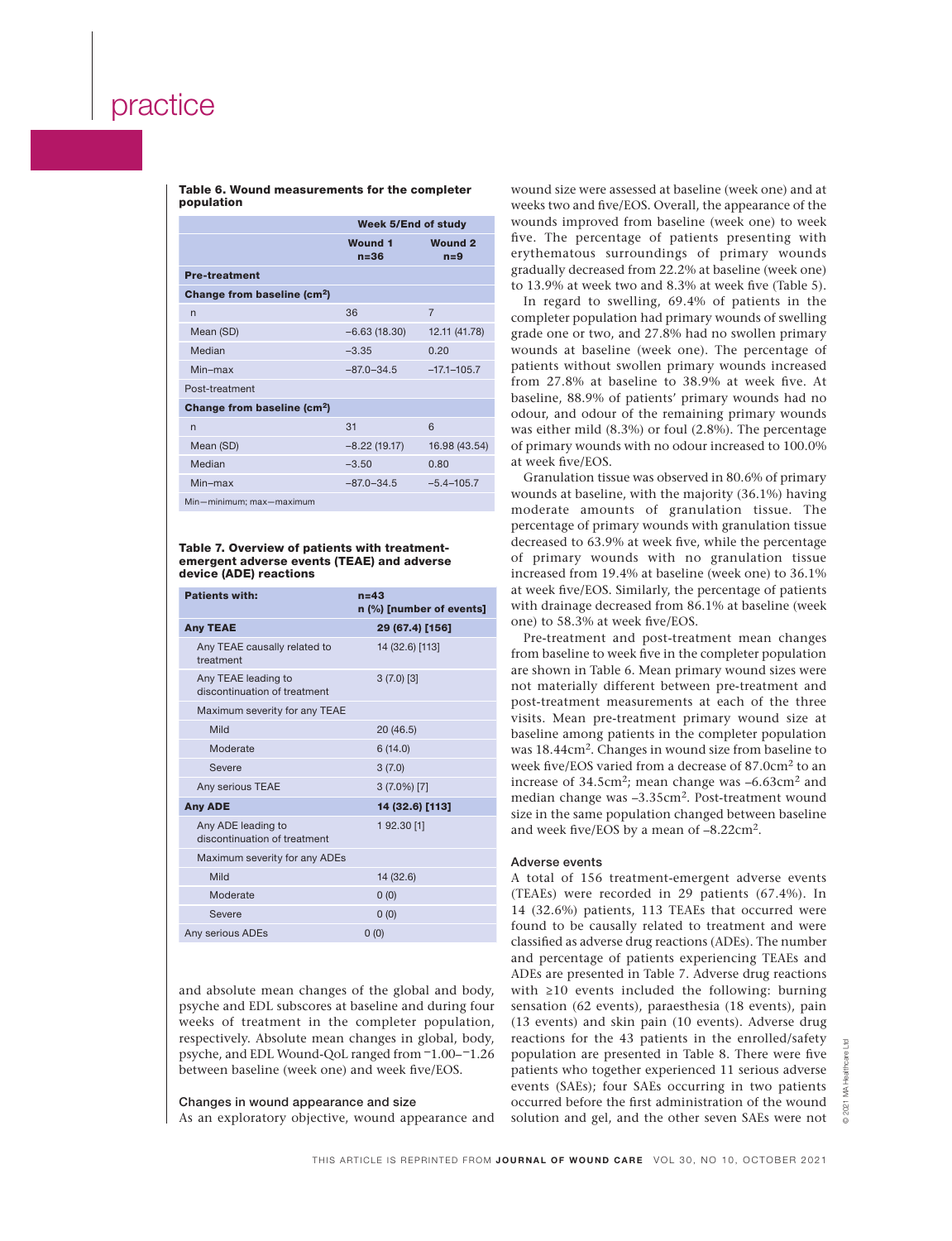### Table 8: Adverse device reactions in the enrolled/ safety population

| Primary system organ class<br>preferred term                   | $n=43$<br>n (%) [number<br>of events] |
|----------------------------------------------------------------|---------------------------------------|
| At least one ADF                                               | 14 (32.6) [113]                       |
| <b>General disorders and administration</b><br>site conditions | 11 (25.6) [76]                        |
| <b>Burning sensation</b>                                       | 11 (25.6) [62]                        |
| Pain                                                           | $3(7.0)$ [13]                         |
| Paraesthesia                                                   | $1(2.3)$ [1]                          |
| <b>Skin and subcutaneous tissue disorders</b>                  | 8 (18.6) [37]                         |
| Burning sensation                                              | $1(2.3)$ [1]                          |
| Pain                                                           | $1(2.3)$ [1]                          |
| Pain of the skin                                               | $1(2.3)$ [10]                         |
| Paraesthesia                                                   | $4(9.3)$ [18]                         |
| Pruritis                                                       | $1(2.3)$ [4]                          |
| Sensitive skin                                                 | $1(2.3)$ [1]                          |
| Skin disorder                                                  | $1(2.3)$ [1]                          |
| <b>Skin irritation</b>                                         | $1(2.3)$ [1]                          |

associated with the treatment wound solution and gel. Overall, treatment with the wound solution and gel was well tolerated by the study patients.

### **Discussion**

There is a clear correlation between physical improvements to the condition of a wound (pain, odour, discharge) and improvements to a patient's general wellbeing and QoL (mood, sleep, mobility). $21$ Enduring and recalcitrant pain is a common concern in patients with hard-to-heal wounds such as venous leg ulcers, pressure ulcers, diabetic neuropathic foot ulcers and malignant wounds.22,23 There is a wealth of evidence that shows psychological stress has an adverse effect on wound healing via depressed immune function and elevated levels of proinflammatory cytokines.<sup>24,25</sup> Chronic pain also contributes to delayed healing through psychosocial impacts including behavioural changes, social isolation, mobility issues due to pain, and behavioural stressors such as poor diet and little exercise.25 To achieve the best outcomes in the management of hard-to-heal wounds, providers must address the wound cause and patient-centred concerns.

Although time-to-healing is an important measure for wound care, QoL may be equally or more important for people living with non-healable or hard-to-heal wounds. Thus, a validated Wound-QoL was used in this study to evaluate physiological factors that contribute to health related QoL including body, psyche and EDL.12,19

Malodour, or wound odour, is typically the result of necrotic tissue or bacterial colonisation of the wound. Problems typically associated with wound odour include social isolation, loss of appetite, intimacy issues, and distress for the patient and caregivers.

These odours can induce a vomit or gagging reflex and are often described as acrid. The impact on patients is particularly devastating, as they live with the consequences of the foul-smelling, discharging wound, which can negatively impact body image.<sup>26</sup> The psychological effects of wound odour also impact relatives and caregivers. Treating the underlying infection or debridement of the devitalised tissue may help improve the odour, and ultimately improve odour-associated problems, body image and QoL.

The wound solution and gel treatment used in this study are FDA approved for cleaning and moistening wounds, helping with removing devitalised tissue, rebalancing the bioburden, and reducing exudate to prepare the wound for closure.<sup>9</sup> They also soften encrusted wound dressings, making wound dressing changes easier and less painful for the patient. These cleaning and moistening actions reduce the amount of odour-causing necrotic tissue, thus encouraging the healing process. In this study, there was significant improvement (83.3%; p<0.0001) in QoL regarding smell (i.e., 'my wound has a bad smell') (Fig 2).

Although the enrolment period was extended to 18 months (initial plan was for six months), the study was halted in September 2019, which resulted in the enrolment of 43 of the planned 52 patients. The observed improvement in global score of the Wound-QoL was nevertheless statistically significant in this smaller sample of patients (p<0.0001). This was because the mean global-QoL score improved considerably more than the minimum clinically meaningful change of 0.35. In fact, the required sample size to detect the actually observed mean change of –1.10 points (SD 0.90) would have been approximately 10 patients.

Wound infection, pain and odour are factors known to affect mobility, sleep and social interactions, and reduce QoL.7,27 Some patients have also reported emotional and psychological effects such as lower self-confidence, guilt, anger and worry about the wound.27,28 Additionally, there can be significant limitations in daily living activities, coupled with increased dependency on family members or caregivers. These data demonstrate the strong impact of psychological factors and perception of their medical condition on a patient's overall QoL and wound healing.28

In the present study, improvements in pain and odour were correlated with an increase in the patient's mobility and decrease in his/her dependence on others for help. This is likely due to an improvement in confidence while interacting with others, thus greatly improving their QoL (Fig 4).

The improvement in overall QoL was demonstrated by reductions in global Wound-QoL scores, with the mean score decreasing consistently week by week in the first three weeks of treatment, then appearing to stabilise after patients had their fourth week of treatment. The reductions in global wound-QoL ranged from a mean of –0.99 in patients who received